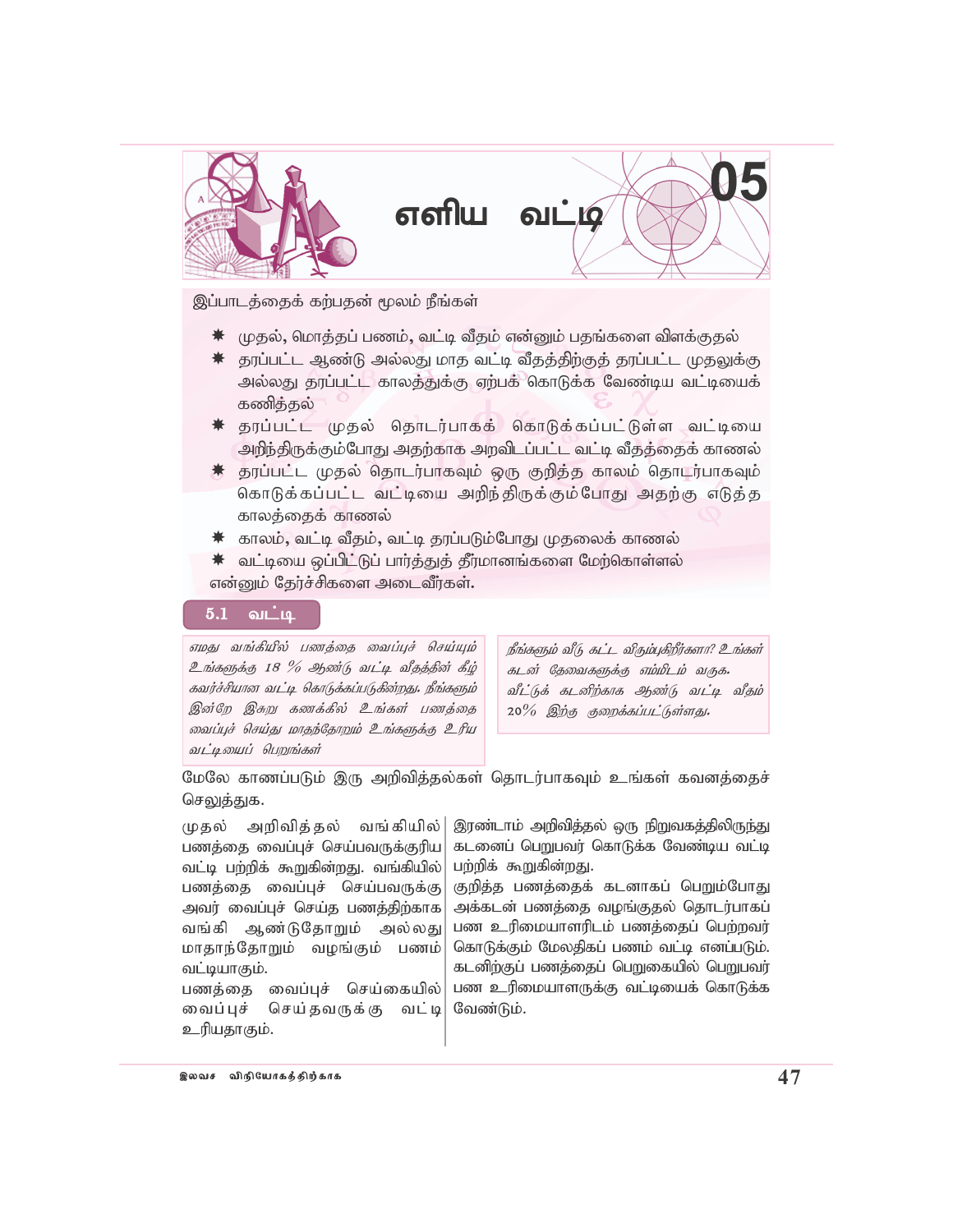இப்போது நாம் இப்பாடத்தில் உங்களுக்கு எதிர்ப்படும் வேறு கலைச்சொற்கள் சிலவற்றை இனங்காண்போம்.

 $18\%$  எளிய வட்டிக்கு ரூபா  $25\;000$ ஐக் கடனாகப் பெறும் ஒருவர்  $2$ ஆண்டுகளுக்குப் பின்னர் ரூபா $34\,000$ ஐக் கொடுத்துக் கடனிலிருந்து விடுபடுகின்றார்.

இங்கு கடனாகப் பெற்ற பணமாகிய $\epsilon$ ருபா  $25\ 000$ ஆனது முதல் (principal) எனப்படும்.

<del>\*</del> முதல் என்பது கடனாகப் பெற்ற பணம் அல்லது வங்கியில் வைப்புச் செய்த பணம் ஆகும்.

ரூபா 34 000 ஆனது **மொத்தப் பணம் (Amount)** எனப்படும், இது கடனாகப் பெறப்பட்ட தொகையினதும் வட்டியினதும் கூட்டுத்தொகையாகும்.



மொத்தப் பணமாகிய ரூபா 34 000 இல் கடனாகப் பெற்ற தொகை ரூபா 25 000 ஐக் கழிப்போம். அப்போது கிடைக்கும் தொகை கடன் பணம் தொடர்பாகக் கொடுக்கப்பட்டுள்ள வட்டியாகும்.

```
பணத்தை வைப்புச் செய்கையில்
கிடைக்கும் வட்டி = மொத்தப் பணம்  — வைப்புச் செய்த பணம் (முதல்)பணத்தைக் கடனாகப் பெறுகையில்
கொடுக்கும் வட்டி = மொத்தப் பணம்  — கடனாகப் பெற்ற பணம் (முதல்)
```
வட்டி வீதம்

வைப்புக்காக ஓர் ஆண்டிற்கு  $18\%$  எளிய வட்டி

கடனிற்காக  $3\%$  மாத வட்டி

இதன் கருத்து ரூபா  $100$  ஐ வைப்புச் செய்பவருக்கு ஓர் ஆண்டிற்கு ரூபா 18 வட்டி உரியது என்பதாகும்.

இதன் கருத்து, கடனாகப் பெற்ற ரூபா  $100$  இற்காக ஒரு மாதத்திற்குக் கொடுக்க வேண்டிய வட்டி ரூபா  $3$ என்பதாகும்.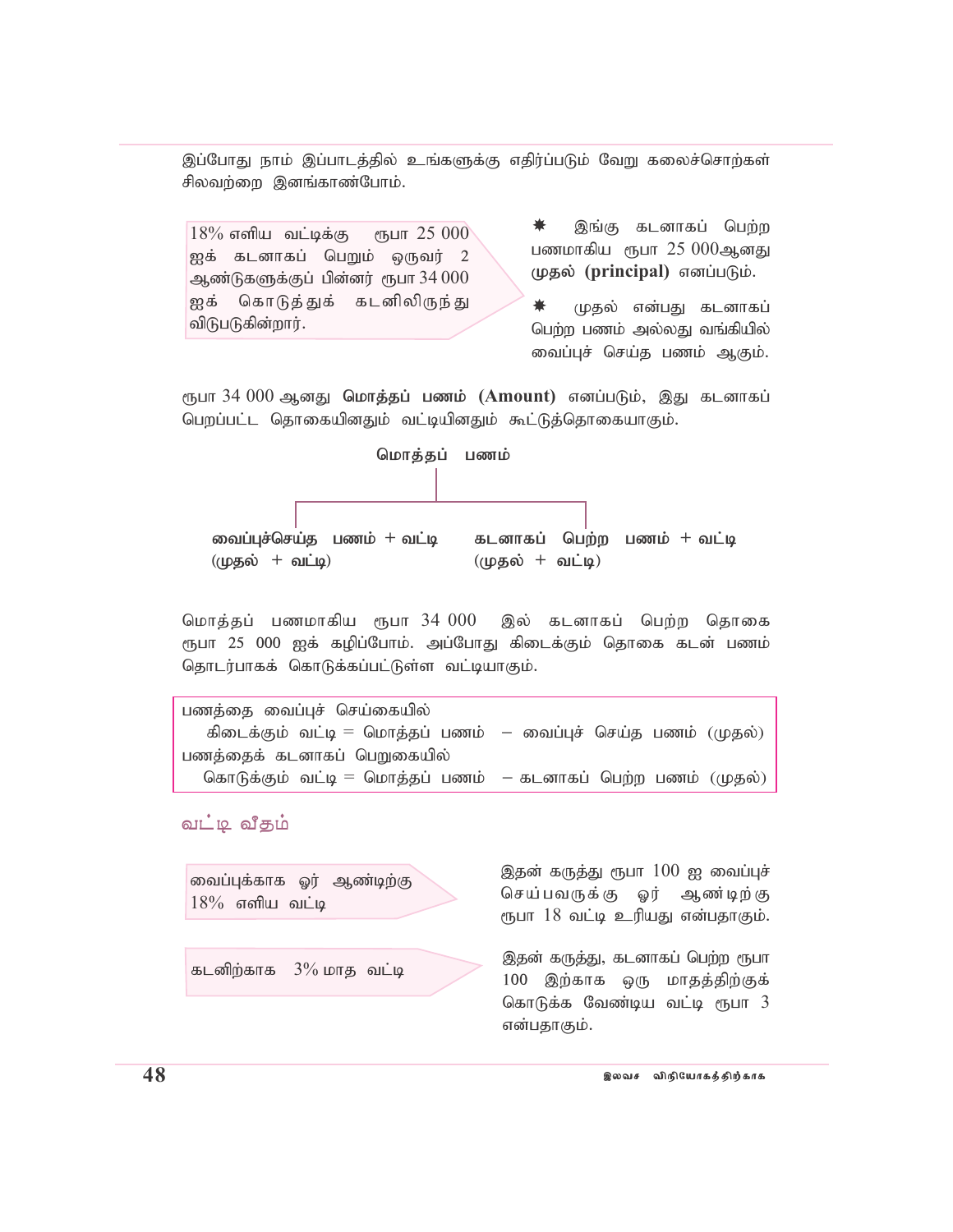- $\,$ ்வட்டியைக் கணிக்கையில் முதல் அடிப்படையாகக் கொள்ளப்படும்.
- $*$  வட்டியைக் குறிப்பிடுகையில் அது முதலின் சதவீதமாகக் காட்டப்படும்.
- $\,$ ்வட்டியைக் கணிக்கையில் ஆண்டுதோறும் அல்லது மாதந்தோறும் சிலவேளைகளில் தினந்தோறும் அது கணிக்கப்படும்.

5.2 எளிய வட்டியைக் கணிக்கல்

## $2.60000005$ .

- ரூபா 25 000 பணத்தை ஆண்டிற்கு  $20\%$  எளிய வட்டிக்குக் கடனாகப் பெறும் ஒருவர் ஓர் ஆண்டின் இறுதியில் கடனிலிருந்து விடுபடுகின்றார்.
- $(i)$  ஆண்டிற்காக அவர் கொடுக்க வேண்டிய வட்டி யாது?
- $(ii)$  கடனிலிருந்து விடுபடுவதற்குக் கொடுக்க வேண்டிய மொத்தப் பணம் யாகு $?$

ரூபா $100$  இற்கு ஓர் ஆண்டிற்கான வட்டி $\hskip 1.0cm =$  ரூபா  $20$ ∴ரூபா 25 000 இற்கு ஓர் ஆண்டிற்கான வட்டி = ரூபா  $\frac{20}{100}$   $\times$ 20 100 25000  $=$  еђшт 5 000

(ii) கடனிலிருந்து விடுபடுவதற்கு அவர் கொடுக்க வேண்டிய மொத்தப் பணம ரூபா 25 000 + ரூபா 5 000  $=$  еҧшт 30 000

## உதாரணம் 5.2

ரூபா  $15\,000$  கடன் பணத்தை ஆண்டிற்கு  $16\,\,\%$  எளிய வட்டிக்குக் கடனாகப் பெறும் ஒருவர் 3 ஆண்டுகளுக்குப் பின்னர் கடன் பணத்தை வட்டியுடன் திரும்பக் கொடுக்கின்றார்.

- $(i)$  கடன் பணத்திற்காக ஓர் ஆண்டில் வழங்க வேண்டிய வட்டியைக் காண்க.
- $(i$ i) கடன் பணத்திற்காக 3 ஆண்டுகளுக்குக் கொடுக்க வேண்டிய வட்டியைக் காண்க.
- (iii) கடனிலிருந்து விடுபடுவதற்கு அவர் கொடுக்க வேண்டிய மொத்தப் பணம் யாகு $?$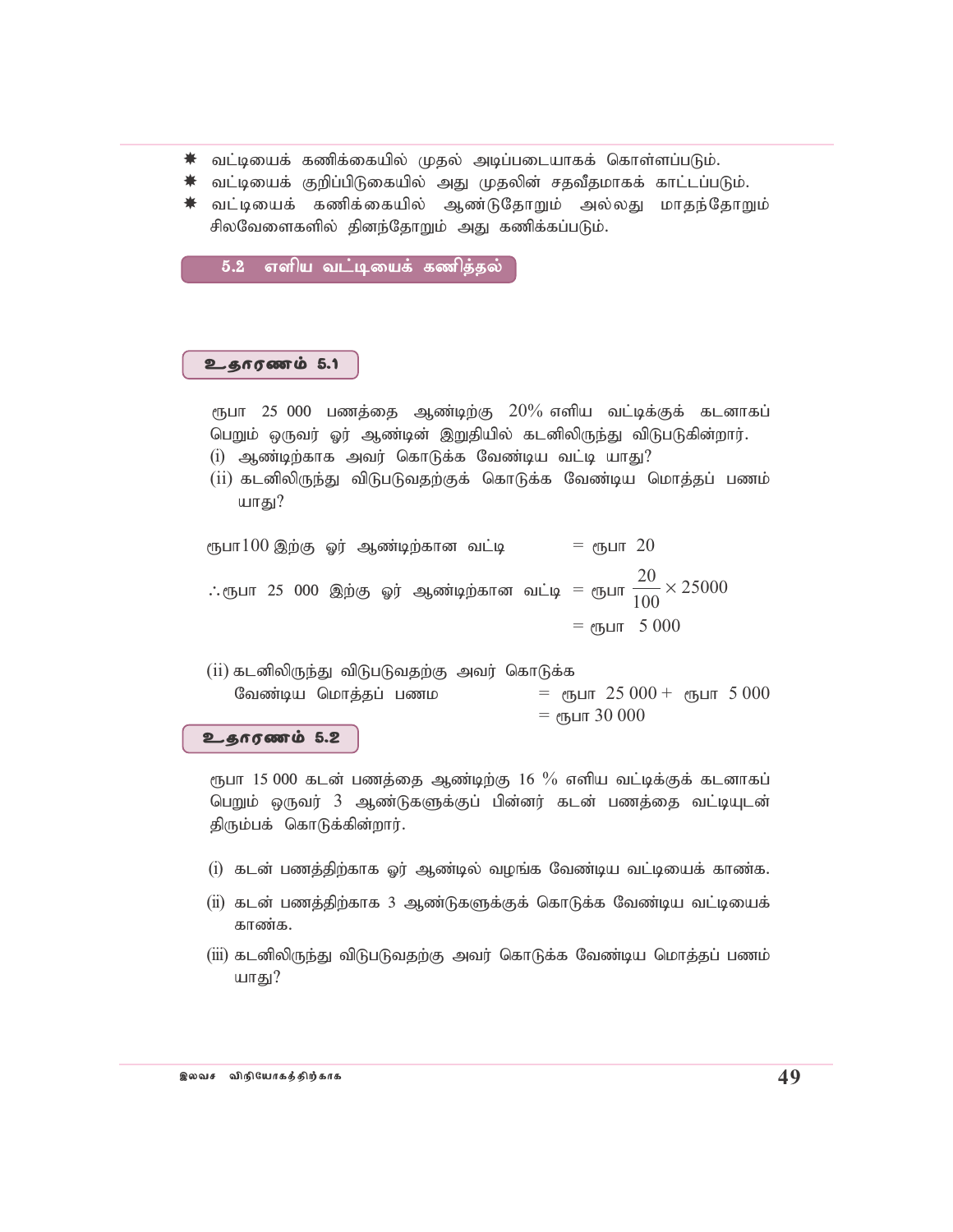| ரூபா 15 000 இற்கு ஓர் ஆண்டிற்கான வட்டி   = ரூபா $\frac{16}{100} \times 15000$<br>= $\epsilon$ пъцп 2400<br>(ii) ரூபா 15 000 இற்கு 3 ஆண்டுகளுக்கான வட்டி = ரூபா $2\,400 \times 3$<br>= $\epsilon$ љит 7200<br>(iii) கடனிலிருந்து விடுபடுவதற்கு கொடுக்க<br>= $\epsilon$ пушт 15 000 + $\epsilon$ пушт 7 200<br>வேண்டிய மொத்தப் பணம்<br>= $\epsilon$ пъцпт 22 200<br>வைப்பு, கடன் ஆகியவற்றுக்காகக் கொடுக்கப்படும் எளிய வட்டியைக்<br>கணிக்கையில் மூன்று காரணிகள் அடிப்படையாகக் கொள்ளப்படும்.<br>(1) பணம் – கடன் பணம் அல்லது வைப்புச் செய்த பணம்.<br>(2) காலம் – கடனை அடைப்பதற்கு எடுக்கும் காலம் / பண வைப்பு இருக்கும் காலம்.<br>$(3)$ வட்டி வீதம்.<br>பயிற்சி 5.1 |  |  |  |  |
|----------------------------------------------------------------------------------------------------------------------------------------------------------------------------------------------------------------------------------------------------------------------------------------------------------------------------------------------------------------------------------------------------------------------------------------------------------------------------------------------------------------------------------------------------------------------------------------------------------------------------------------------------------------|--|--|--|--|
|                                                                                                                                                                                                                                                                                                                                                                                                                                                                                                                                                                                                                                                                |  |  |  |  |
|                                                                                                                                                                                                                                                                                                                                                                                                                                                                                                                                                                                                                                                                |  |  |  |  |
|                                                                                                                                                                                                                                                                                                                                                                                                                                                                                                                                                                                                                                                                |  |  |  |  |
|                                                                                                                                                                                                                                                                                                                                                                                                                                                                                                                                                                                                                                                                |  |  |  |  |
|                                                                                                                                                                                                                                                                                                                                                                                                                                                                                                                                                                                                                                                                |  |  |  |  |
|                                                                                                                                                                                                                                                                                                                                                                                                                                                                                                                                                                                                                                                                |  |  |  |  |
|                                                                                                                                                                                                                                                                                                                                                                                                                                                                                                                                                                                                                                                                |  |  |  |  |
|                                                                                                                                                                                                                                                                                                                                                                                                                                                                                                                                                                                                                                                                |  |  |  |  |
|                                                                                                                                                                                                                                                                                                                                                                                                                                                                                                                                                                                                                                                                |  |  |  |  |
|                                                                                                                                                                                                                                                                                                                                                                                                                                                                                                                                                                                                                                                                |  |  |  |  |
|                                                                                                                                                                                                                                                                                                                                                                                                                                                                                                                                                                                                                                                                |  |  |  |  |
| 1.<br>ரூபா 5000 ஐக் கடனாகப் பெற்ற ஒருவர் ஓர் ஆண்டிற்குப் பின்னர்<br>ரூபா 5750 ஐக் கொடுத்துக் கடனிலிருந்து விடுபட்டார். அவர் கொடுத்த<br>வட்டி யாது?                                                                                                                                                                                                                                                                                                                                                                                                                                                                                                             |  |  |  |  |
| 2.<br>ரூபா 24 000 ஐக் கடனாகப் பெற்ற ஒருவர் ஓர் ஆண்டில் ரூபா 2310 ஆன<br>சமமான 12 தவணைத் தொகைகளில் அக்கடனைக் கொடுக்கின்றார். அவர்<br>கொடுத்த மொத்த வட்டி யாது?                                                                                                                                                                                                                                                                                                                                                                                                                                                                                                   |  |  |  |  |
| 3.<br>ரூபா 30 000 ஐ எளிய வட்டிக்குக் கடனாகப் பெற்ற ஒருவர் 3 ஆண்டுகளுக்குப்<br>பின்னர் கடனிலிருந்து விடுபடுவதற்கு ரூபா 40 800 ஐ மொத்தப் பணமாகக்<br>கொடுத்தார்.<br>(i) அவர் 3 ஆண்டுகளுக்காகக் கொடுத்த வட்டி யாது?                                                                                                                                                                                                                                                                                                                                                                                                                                                |  |  |  |  |
| (ii) அதற்கேற்ப ஓர் ஆண்டிற்காக எவ்வளவு வட்டி கொடுக்கப்பட்டுள்ளது?                                                                                                                                                                                                                                                                                                                                                                                                                                                                                                                                                                                               |  |  |  |  |
| $4.$ ஆண்டிற்கு $18\%$ எளிய வட்டியை அறவிடும் வங்கியிலிருந்து ரூபா $40\ 000$<br>ஐக் கடனாகப் பெற்ற ஒருவர் ஓர் ஆண்டிற்காகக் கொடுக்க வேண்டிய<br>வட்டியைக் கணிக்க.                                                                                                                                                                                                                                                                                                                                                                                                                                                                                                   |  |  |  |  |
| 5.<br>ஆண்டிற்கு 24 $\%$ ஐ எளிய வட்டியாக வழங்கும் நிதிக் கம்பனி ஒன்றில்<br>ரூபா 25 000 ஐ வைப்புச் செய்யும் சங்கரி ஓர் ஆண்டிற்குப் பின்னர்<br>வட்டியுடன் அப்பணத்தைப் பெறுகின்றார்.<br>(i) ஓர் ஆண்டிற்காக அவருக்கு உரிய வட்டி யாது?<br>(ii) முதலாம் ஆண்டின் இறுதியில் அவர் பெறும் மொத்தப் பணம் யாது?                                                                                                                                                                                                                                                                                                                                                              |  |  |  |  |
|                                                                                                                                                                                                                                                                                                                                                                                                                                                                                                                                                                                                                                                                |  |  |  |  |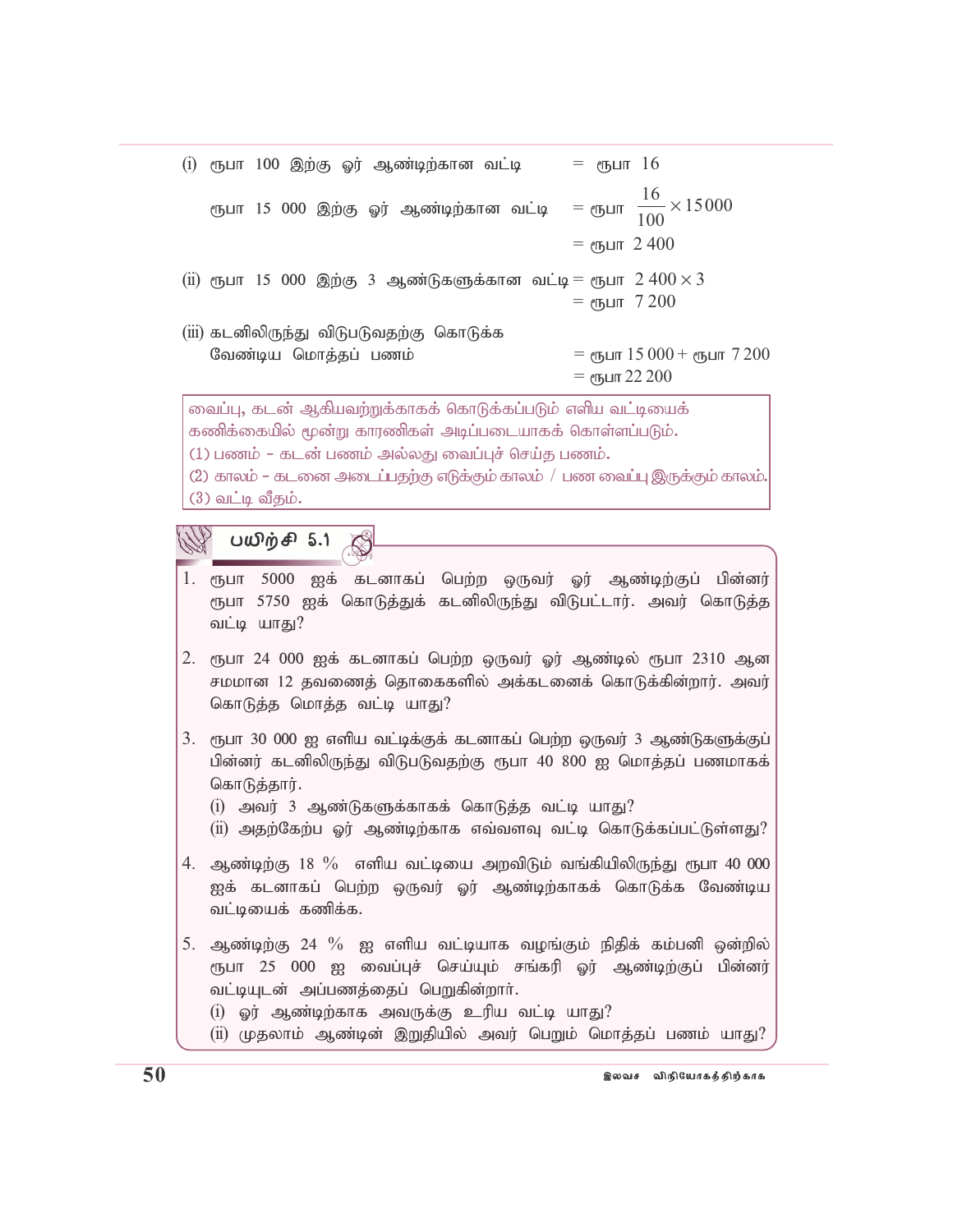- $6.$  ஓர் அடகு நிலையத்தில் தங்க ஆபரணங்களை அடகு வைத்து ரூபா 30 000 $^{\circ}$ ஐக் கடனாகப் பெறும் கல்யாணி ஓர் ஆண்டிற்குப் பின்னர் அடகை மீட்கின்றாள். அந்நிலையம் 24 % ஆண்டு வட்டியை அறவிடுகின்றது. ஆண்டின் இறுதியில் தங்க ஆபரணங்களை மீட்பதற்கு அவர் கொடுக்க வேண்டிய மொத்தப் பணம் யாது?
- 7. நிலையான வைப்புக்கு ஆண்டிற்கு  $18\ \%$  எளிய வட்டியைக் கொடுக்கும் நிதி நிறுவனம் ஒன்றில் ரூபா 75 000 ஐ நிலையான வைப்பிலிட்டு ஆரம்பித்த கண்ணன் ஓர் ஆண்டிற்குப் பின்னர் அப்பணத்தை வட்டியுடன் திரும்பப் பெறுகின்றார். அவருக்குக் கிடைக்கும் மொத்தப் பணம் யாது?
- 8. வியாபாரி ஒருவர் ஒரு மாதத்திற்கு 5 % எளிய வட்டிக்கு ரூபா 20 000 ஐ ஒவ்வொரு மாத இறுதியிலும் அதற்குரிய வட்டியையும் வியாபாரம் மேம்பாடடைந்த பின்னர் முதலையும் கொடுக்கும் உடன்பாட்டிற்கேற்பப்  $\omega$ ற்றார்.
	- $(i)$  ஒரு மாத இறுதியில் அவர் கொடுக்கும் வட்டி யாது?
	- $(ii)$  6 மாதங்களில் அவர் கொடுக்கும் மொத்த வட்டி யாது?
	- (iii) 18 மாதங்களுக்குப் பின்னர் அவர் கடனைத் திரும்பக் கொடுக்க முடிந்ததெனின், அதுவரைக்கும் அவர் கொடுத்துள்ள மொத்த வட்டி யாது $?$
- 9. நிலையான வைப்புகளுக்காக  $1.5\%$  மாத வட்டியைக் கொடுக்கும் வங்கி ஒன்றில் முகுந்தன் ரூபா 75 000 ஐ ஓர் ஆண்டிற்கு வைப்புச் செய்கின்றார். அவர் அதற்குரிய வட்டியை மாதந்தோறும் வங்கியிலிருந்து பெறுகின்றார். அவருக்கு ஒரு மாதத்திற்குக் கிடைக்கும் வட்டி யாது?
- $10$ . பணத்தை வட்டிக்குக் கொடுப்பவர் ஒருவரிடமிருந்து 20  $\%$  ஆண்டு எளிய வட்டிக்கு ரூபா 30 000 ஐக் கடனாகப் பெறும் பரந்தாமன் 3 ஆண்டுகளுக்குப் பின்னர் ஒரே தடவையில் வட்டியுடன் முதலைக் கொடுத்துக் கடனிலிருந்து விடுபட்டார். அவர் கொடுக்க வேண்டிய மொத்தப் பணம் யாது?
- $11.$ "சனச" கடன் கொடுக்கும் சங்கம் ஒன்று  $8\%$  ஆண்டு எளிய வட்டிக்குத் தனது உறுப்பினர்களுக்குக் கடன் வழங்குகின்றது. கடனை வட்டியுடன் சம தவணைத் தொகைகளில் கொடுக்கலாம். ஐந்து உறுப்பினர்கள் பெற்ற கடன் தொடர்பாகக் கணக்கேட்டிலிருந்து எடுக்கப்பட்ட ஒரு பகுதி கீழே காணப்படுகின்றது. அதில் உள்ள வெற்றிடங்களை நிரப்புக.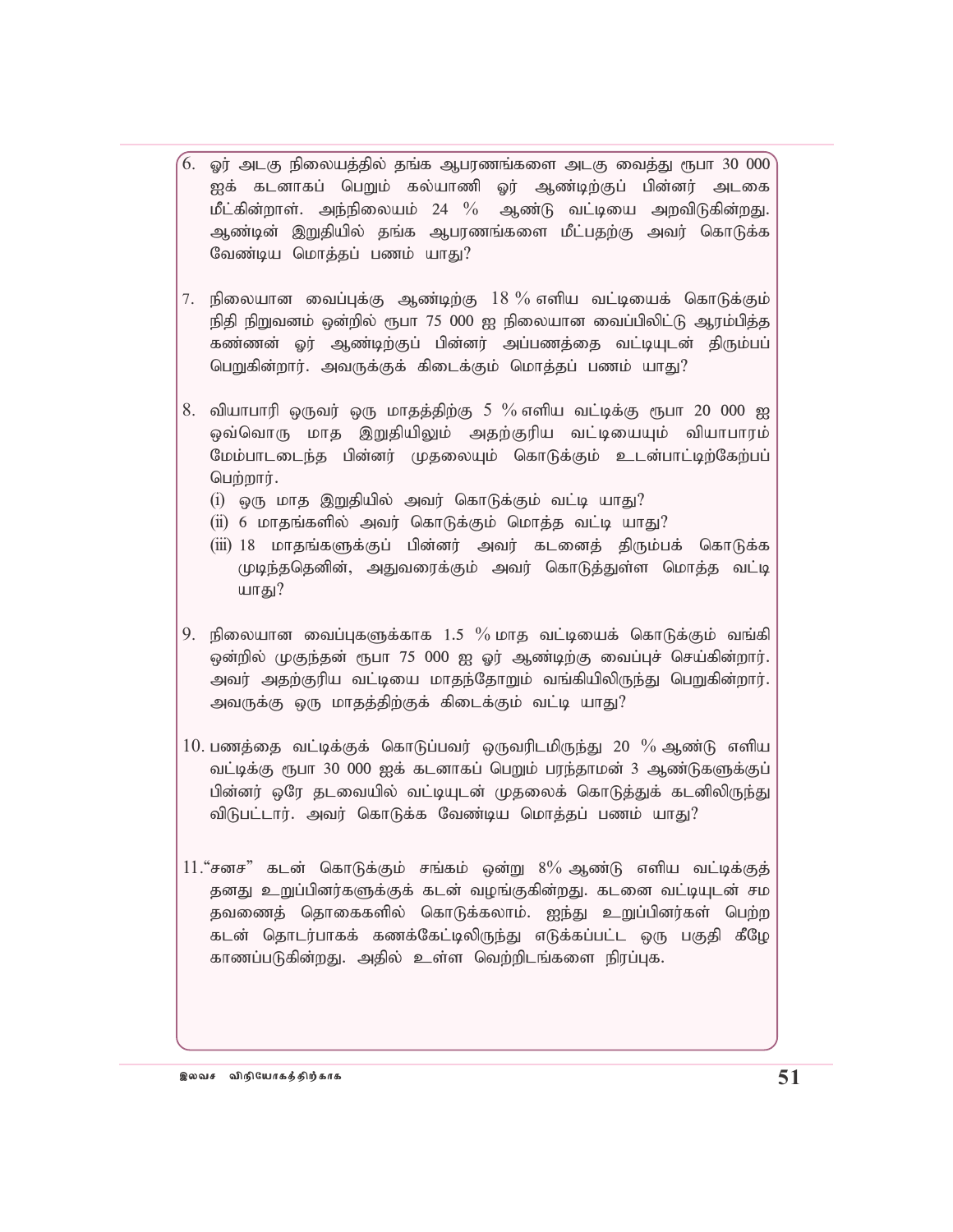| பெயர்                                                                                                                                                                                                                                                                                                                                                                                                                                                                                                                                                                                                                                                                                                                 | பெற்ற கடன்<br>(ҦШТ                                                                                                                       | கொடுக்க<br>உடன்பட்ட<br>காலம் | கொடுக்க<br>வேண்டிய<br>மொத்த<br>வட்டி | கொடுக்க<br>வேண்டிய<br>தொகை | கொடுக்க<br>உடன்பட்ட<br>தவணைத்<br>தொகைகளின்<br>எண்ணிக்கை | வட்டியுடன்<br>தவணைத்<br>தொகையின்<br>பெறுமானம் |
|-----------------------------------------------------------------------------------------------------------------------------------------------------------------------------------------------------------------------------------------------------------------------------------------------------------------------------------------------------------------------------------------------------------------------------------------------------------------------------------------------------------------------------------------------------------------------------------------------------------------------------------------------------------------------------------------------------------------------|------------------------------------------------------------------------------------------------------------------------------------------|------------------------------|--------------------------------------|----------------------------|---------------------------------------------------------|-----------------------------------------------|
| சாருமதி                                                                                                                                                                                                                                                                                                                                                                                                                                                                                                                                                                                                                                                                                                               | 15 000                                                                                                                                   | 2ஆண்டுகள்                    |                                      | 24                         |                                                         |                                               |
| பிரியா                                                                                                                                                                                                                                                                                                                                                                                                                                                                                                                                                                                                                                                                                                                | 36 000                                                                                                                                   | 3ஆண்டுகள்                    |                                      | 36                         |                                                         |                                               |
| பைரவி                                                                                                                                                                                                                                                                                                                                                                                                                                                                                                                                                                                                                                                                                                                 | 18 000                                                                                                                                   | $1\frac{1}{2}$ ஆண்டுகள்      |                                      | 18                         |                                                         |                                               |
| சந்திரா                                                                                                                                                                                                                                                                                                                                                                                                                                                                                                                                                                                                                                                                                                               | 30 000                                                                                                                                   | $2\frac{1}{2}$ ஆண்டுகள்      |                                      | 30                         |                                                         |                                               |
| ரவி                                                                                                                                                                                                                                                                                                                                                                                                                                                                                                                                                                                                                                                                                                                   | 12 000                                                                                                                                   | 6 மாதங்கள்                   |                                      | 6                          |                                                         |                                               |
| 12. அரசாங்க அலுவலராகிய மோகன் தமது நிலுவைச் சம்பளமாகப் பெற்ற<br>ரூபா 120 000 இல் ரூபா 50 000 ஐ 18 % கொடுக்கும் வங்கி ஒன்றில் ஓர்<br>ஆண்டிற்காக நிலையான வைப்பில் வைப்புச் செய்கின்றார். அவர் மீதிப் பணமாகிய<br>ரூபா 70 000 ஐக் கொண்டு ஒரு காணியைக் கொள்வனவு செய்தார்.<br>ஓர் ஆண்டின் இறுதியில் அவருக்கு வங்கியிலிருந்து கிடைக்கும் வட்டி<br>(i)<br>யாது?<br>ஓர் ஆண்டின் இறுதியில் காணியின் பெறுமானம் 20 % இனால்<br>(ii)<br>அதிகரிக்கும்போது அவர் அதனை விற்றார். அதிலிருந்து அவருக்குக்<br>கிடைக்கும் இலாபம் யாது?<br>(iii) வங்கியில் வைப்புச் செய்த பணத்தைப் பயன்படுத்தி அக்காணியின்<br>வேறொரு துண்டை அவர் வாங்கத்தக்கதாக இருந்தது. அவ்வாறு<br>செய்யாமையால் அவருக்கு ஏற்பட்ட அனுகூலம் அல்லது பிரதிகூலம்<br>எவ்வளவாகும்? |                                                                                                                                          |                              |                                      |                            |                                                         |                                               |
| 13.<br>ரூபா 50 000 இலும் கூடிய நிலையான வைப்புக்கு ஆண்டுதோறும்<br>12 $\%$ எளிய வட்டி கொடுக்கப்படுகின்றது.<br>தனியார் நிதி நிறுவனம் ஒன்றினால் வெளியிடப்பட்ட அறிவித்தலின் ஒரு<br>பகுதி மேலே காணப்படுகின்றது.<br>(i) பணத்தை 1000 இன் மடங்குகளாக மாத்திரம்<br>வைப் புச்<br>செய்யலாமெனின், 12 % எளிய வட்டி கிடைப்பதற்கு வைப்புச் செய்ய<br>வேண்டிய குறைந்தபட்சப் பணம் யாது?<br>(ii) ஒருவர் ரூபா 80 000 ஐ வைப்புச் செய்தால், அவருக்கு ஓர் ஆண்டிற்குக்<br>கிடைக்கும் வட்டி யாது?<br>(iii) ரூபா $p$ பணத்தை $t$ ஆண்டு காலத்திற்கு வைப்புச் செய்யும் ஒருவருக்கு                                                                                                                                                                   |                                                                                                                                          |                              |                                      |                            |                                                         |                                               |
|                                                                                                                                                                                                                                                                                                                                                                                                                                                                                                                                                                                                                                                                                                                       | $p\left 1+\frac{3t}{25}\right $<br>$t$ ஆண்டுகளுக்குப் பின்னர் கிடைக்கும் மொத்தப் பணம்<br>இன் மூலம் தரப்படுமெனக் காட்டுக ( $p > 50000$ ). |                              |                                      |                            |                                                         |                                               |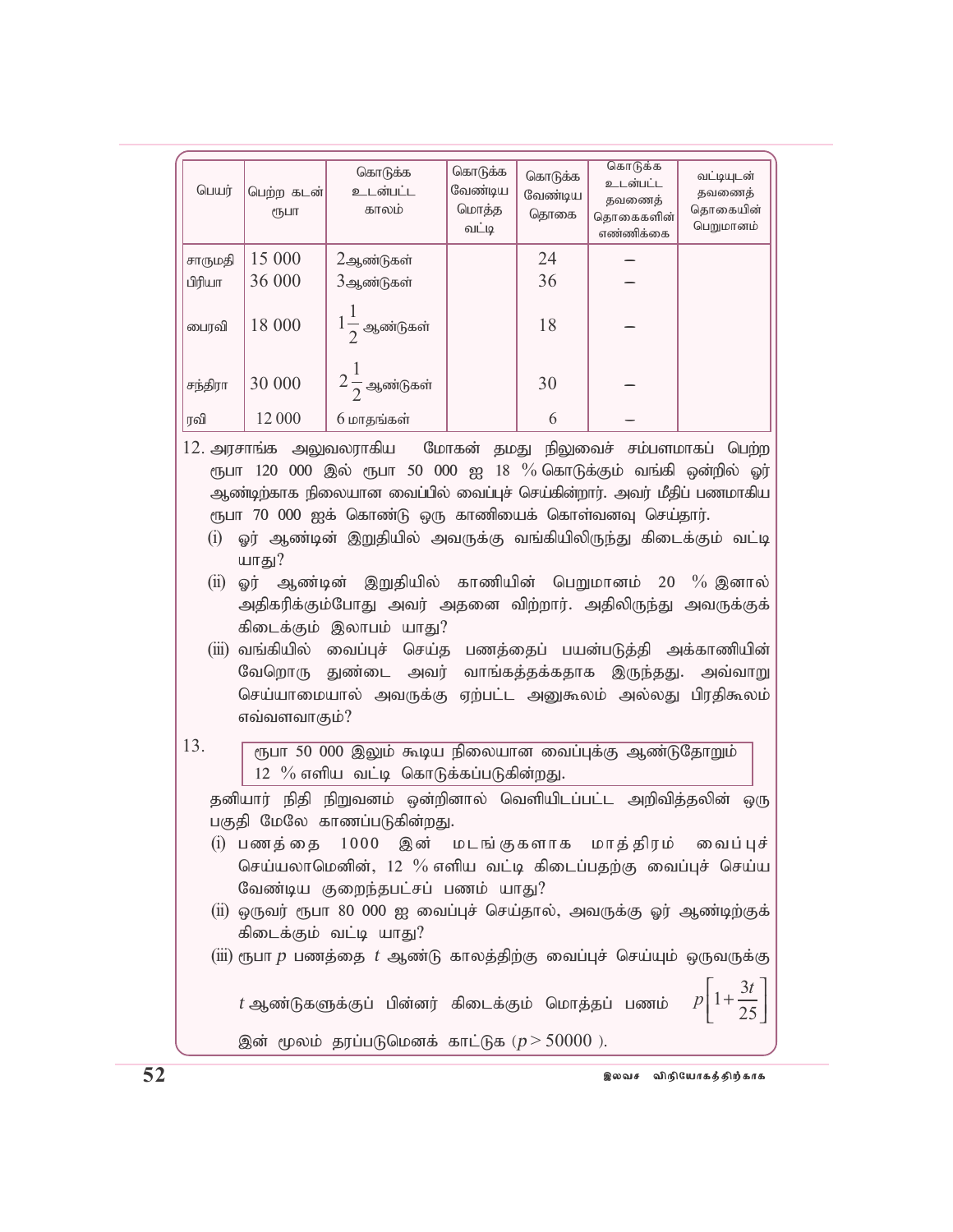| 14.<br>$3\%$ மாத வட்டி<br>$24\%$ ஆண்டு வட்டி                                  |                          |
|-------------------------------------------------------------------------------|--------------------------|
| இரு நிதி நிறுவனங்களின் வட்டி வீதங்களைக் காட்டும் இரு கூற்றுகள் மேலே           |                          |
|                                                                               |                          |
| காணப்படுகின்றன. நலன்புரிச் சங்கம் ஒன்று மாதந்தோறும் சேகரிக்கும்               |                          |
| ரூபா 48 000 பணத்தை வைப்புச் செய்வதற்கு மேற்குறித்த இரு நிறுவனங்களில்          |                          |
| ஒன்றைத் தெரிந்தெடுக்க வேண்டியுள்ளது.                                          |                          |
| அதற்கு அனுகூலமிக்க நிதி நிறுவனம் யாது? உமது விடைக்குரிய<br>(i)                |                          |
| காரணங்களை விளக்குக.                                                           |                          |
|                                                                               |                          |
| நீர் தீர்மானிக்கும் நிறுவனத்தில் பணத்தை வைப்புச் செய்வதன் அனுகூலம்<br>(ii)    |                          |
| யாது?                                                                         |                          |
| 5.3 ஆண்டு வட்டி வீதத்தைக் காணல்                                               |                          |
|                                                                               |                          |
| உதாரணம் 5.3                                                                   |                          |
| ரூபா 30 000 ஐக் கடனாகப் பெற்ற ஒருவர் 4 ஆண்டுகளின் இறுதியில்                   |                          |
| மொத்தப் பணமாக ரூபா 44 400 ஐக் கொடுத்துக் கடனிலிருந்து விடுபட்டார்.            |                          |
|                                                                               |                          |
| கடனிற்காக அறவிட்ட ஆண்டு வட்டி வீதத்தைக் காண்க.                                |                          |
| ரூபா 30 000 இற்காக 4 ஆண்டுகளுக்குக் கொடுத்த வட்டி = ரூபா $44\,400$ $-30\,000$ |                          |
|                                                                               | = сълп 14 400            |
|                                                                               | 14400                    |
| $\therefore$ ரூபா 30 000 இற்காக ஓர் ஆண்டுக்கான வட்டி = ரூபா                   |                          |
|                                                                               | 4                        |
|                                                                               | 3 600<br>$=$ ரூபா        |
|                                                                               |                          |
|                                                                               | 3600<br>$\times 100$     |
| ரூபா 100 இற்கு ஓர் ஆண்டுக்கான வட்டி                                           | = ரூபா<br>30000          |
|                                                                               |                          |
|                                                                               | 12<br>$=$ $\epsilon$ ҧபா |
| ஆண்டு வட்டி வீதம்                                                             | $= 12\%$                 |
|                                                                               |                          |
| பயிற்சி 5.2                                                                   |                          |
|                                                                               |                          |
|                                                                               |                          |
|                                                                               |                          |

| முதல் (ரூபா)                        |                                                             | காலம் (ஆண்டு)            | வட்டி (ரூபா)                                           | ஆண்டு வட்டி வீதம் |
|-------------------------------------|-------------------------------------------------------------|--------------------------|--------------------------------------------------------|-------------------|
| (i)<br>(ii)<br>(iii)<br>(iv)<br>(v) | ரூபா 200<br>ரூபா 50<br>ரூபா 400<br>ரூபா 3 000<br>ரூபா15 000 | 3<br>$1\frac{1}{2}$<br>1 | ரூபா 36<br>ரூபா 06<br>ரூபா 96<br>ரூபா 720<br>ரூபா 1125 |                   |

இலவச விநியோகத்திற்காக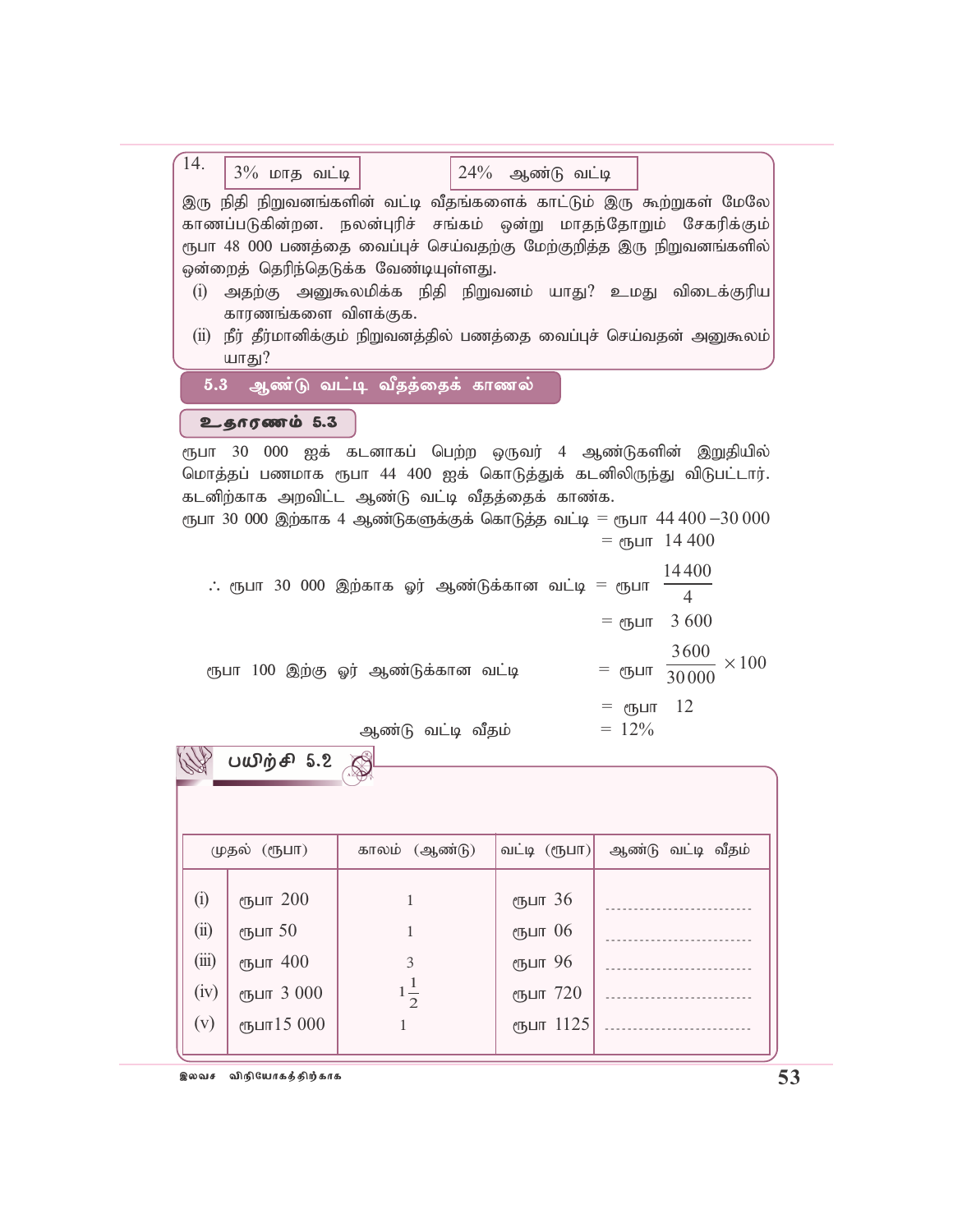| (b) | பணம்  |                     | காலம் (ஆண்டு) | வட்டி                           | மாத வட்டி வீதம் |
|-----|-------|---------------------|---------------|---------------------------------|-----------------|
|     | (i)   | ரூபா 5 000          |               | $\epsilon$ пушт 2700            |                 |
|     | (ii)  | $\epsilon$ ҧபா $10$ |               | $\epsilon$ Пъ $\mu$ п $\lambda$ |                 |
|     | (iii) | $\epsilon$ ҧபா 50   |               | $\epsilon$ гђшт 24              |                 |

- 2. ரூபா 25 000 ஐக் கடனாகப் பெற்ற ஒருவர் 2 ஆண்டுகளின் இறுதியில் கடனிலிருந்து விடுபடுகையில் ரூபா 7000 ஐ வட்டியாகக் கொடுக்க வேண்டியுள்ளது. கடனிற்காக அறவிடப்படும் வட்டி வீதத்தைக் காண்க.
- $3.$  அடகு நிலையம் ஒன்றில் தங்க ஆபரணங்களை வைத்து ரூபா  $36\,000$  ஐப் பெற்ற கீதா 3 ஆண்டுகளுக்கு வெளிநாட்டுக்குச் செல்கின்றார். அவர் மீண்டும் தமது தாய்நாட்டிற்கு வந்தவுடன் அந்த ஆபரணங்களை மீட்கையில் ரூபா 58 680 ஐக் கொடுக்க வேண்டியிருந்தது. அடகு நிலையம் அறவிட்டுள்ள வட்டி வீதத்தைக் காண்க.
- $4.$   $24$   $\%$  வட்டிக்கு ஒரு வங்கியிலிருந்து ரூபா 200 000 ஐக் கடனாகப் பெற்ற ஒருவர் அதனைக் கடன் தேவைகள் உள்ள ஒருவருக்குத் தனிப்பட்ட விதத்தில் வட்டிக்குக் கொடுக்கின்றார்.
	- (i) கடனிற்காக ஓர் ஆண்டிற்கு அவர் வங்கிக்குக் கொடுக்க வேண்டிய வட்டி யாது?
	- (ii) தனிப்பட்ட விதத்தில் பணத்தை வட்டிக்குக் கொடுப்பதன் மூலம் ஓர் ஆண்டில் ரூபா 24 000 இலாபத்தைப் பெறலாமென எதிர்பார்க்கின்றார். எதிர்பார்க்கும் இலாபத்தைப் பெற வேண்டுமெனின், அவர் கடனை வழங்க வேண்டிய வட்டி வீதத்தைக் காண்க.
- 5. பின்வரும் அட்டவணையைப் பூரணப்படுத்துக.

| வட்டியைக் காட்டும் கூற்று |                                                                               | வட்டி வீதம் |  |                                      |
|---------------------------|-------------------------------------------------------------------------------|-------------|--|--------------------------------------|
|                           |                                                                               |             |  | மாதத்திற்கு  ஆண்டிற்கு  காலாண்டிற்கு |
| (i)                       | ரூபா 50 இற்கு 2 மாதங்களுக்கு ரூபா 3                                           |             |  |                                      |
| (ii)                      | ரூபா $300$ இற்கு 6 மாதங்களுக்கு ரூபா $36$                                     |             |  |                                      |
| (iii)                     | ரூபா 18 000 இற்கு 18 மாதங்களுக்கு ரூபா 3240                                   |             |  |                                      |
|                           | $\vert$ (iv) $\vert$ ரூபா 48 000 இற்கு $2\frac{1}{2}$ ஆண்டுகளுக்கு ரூபா 14400 |             |  |                                      |
|                           |                                                                               |             |  |                                      |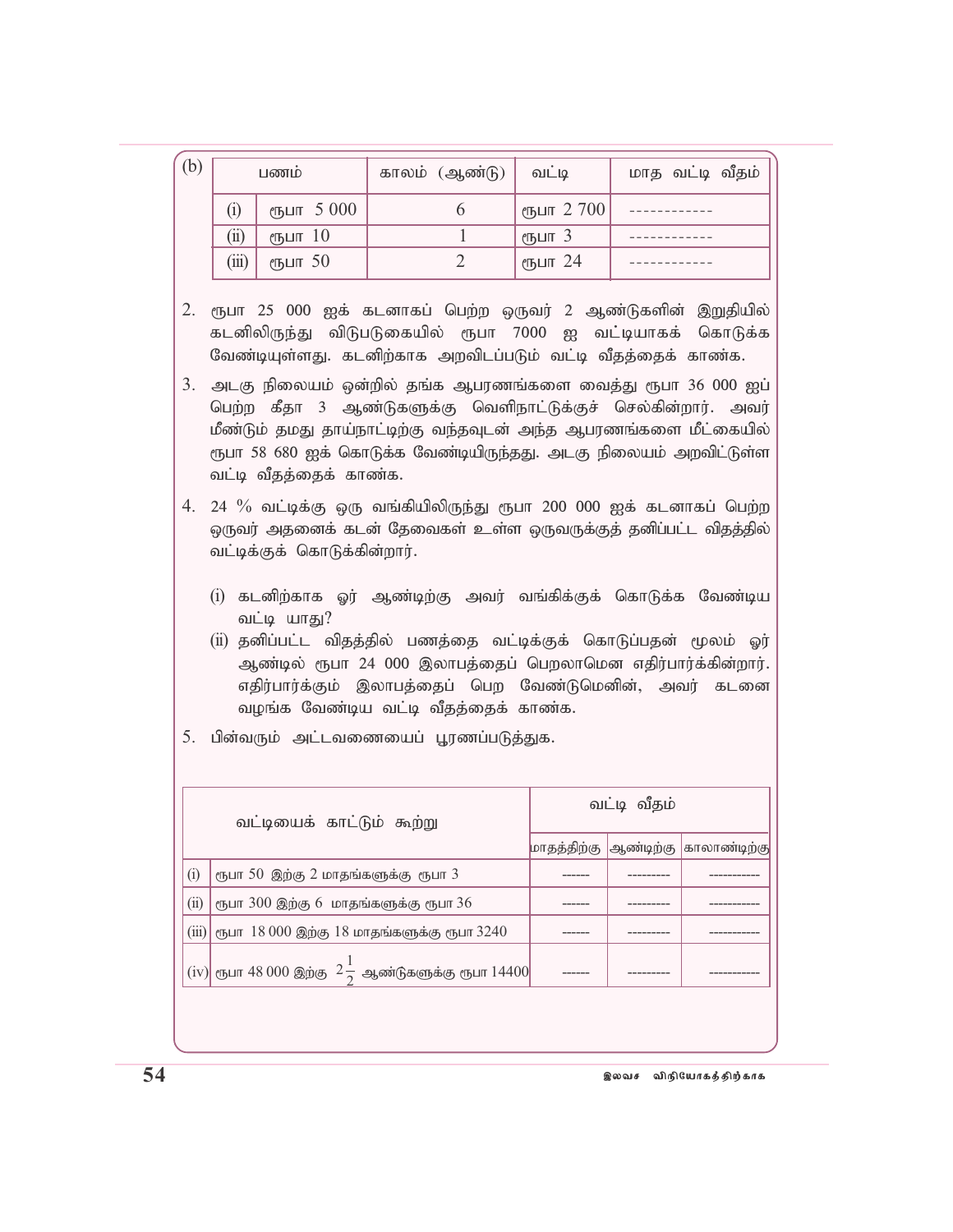- $6.$  ரஞ்சன்  $12\%$  எளிய வட்டிக்கு ரூபா  $12$  000 ஐக் கடனாகப் பெற்றார். 4 மாதங்களுக்குப் பின்னர் அவர் மேலும் ரூபா 8 000 ஐக் கடனாகப் பெற்றார். முதல் கடனைப் பெற்று ஓர் ஆண்டிற்குப் பின்னர் இரு கடன்களிலிருந்தும் விடுபடுகின்றார்.  $(i)$  ரூபா 12 000 கடனிற்காக ஆண்டிற்குக் கொடுக்க வேண்டிய வட்டியைக் கணிக்க.
	- (ii) அக்கடனிலிருந்து விடுபடுவதற்குத் திரும்ப எவ்வளவு பணத்தைக் கொடுக்க வேண்டும்?
	- (iii) இரண்டாம் கடனிலிருந்து விடுபடக் கொடுக்க வேண்டிய மொத்தப் பணத்தைக் காண்க.
	- $(iv)$  இரண்டாம் கடனிற்கான வட்டி வீதத்தைக் கணிக்க.

5.4 கடனிற்குக் கொடுத்த பணத்தின் காலத்தைக் காண்போம்

 $2.60$ 

 $21\%$  எளிய வட்டிக்கு ரூபா  $75\,000$  ஐக் கடனாகப் பெற்ற ஒருவர் ஒரு குறித்த காலத்திற்குப் பின்னர் வட்டியாக ரூபா  $47\,250$  ஐக் கொடுத்தார். அவர் கடனிற்குப் பெற்ற பணத்தின் காலம் யாது?

| கடனிற்குப் பெற்ற பணம்                 | = $\epsilon$ пушт 75 000                              |
|---------------------------------------|-------------------------------------------------------|
| ரூபா 75 000 இற்கு ஓர் ஆண்டிற்கு வட்டி | = ரூபா $75000 \times \frac{21}{100}$                  |
| கொடுத்த மொத்த வட்டி                   | = <sub>С</sub> пушт 15 750<br>= $\epsilon$ љит 47 250 |
| எடுத்த காலம்                          | 47250<br>$=$ $\frac{15750}{ }$                        |
|                                       | $=$ 3 ஆண்டுகள்.                                       |

இதற்கேற்பக் காலம்  $=$ மொத்த வட்டி ஆண்டு வட்டி

 $\mathbb{W}$  பயிற்சி 5.3 1. ரூபா 25 000 ஐ  $8\%$  ஆண்டு வட்டிக்குக் கடனாகப் பெறும்போது எவ்வளவு காலத்தில் வட்டி ரூபா  $4000$  ஆகும்? 2. ரூபா 50 000 ஐ  $11\%$  எளிய வட்டிக்குக் கடனாகப் பெறும் ஒருவர் ஒரு குறித்த காலத்திற்குப் பின்னர் ரூபா  $66\,500$  ஐ வழங்கிக் கடனிலிருந்து விடுபட்டார். அவர் எவ்வளவு காலத்திற்குப் பின்னர் கடனிலிருந்து விடுபட்டார்?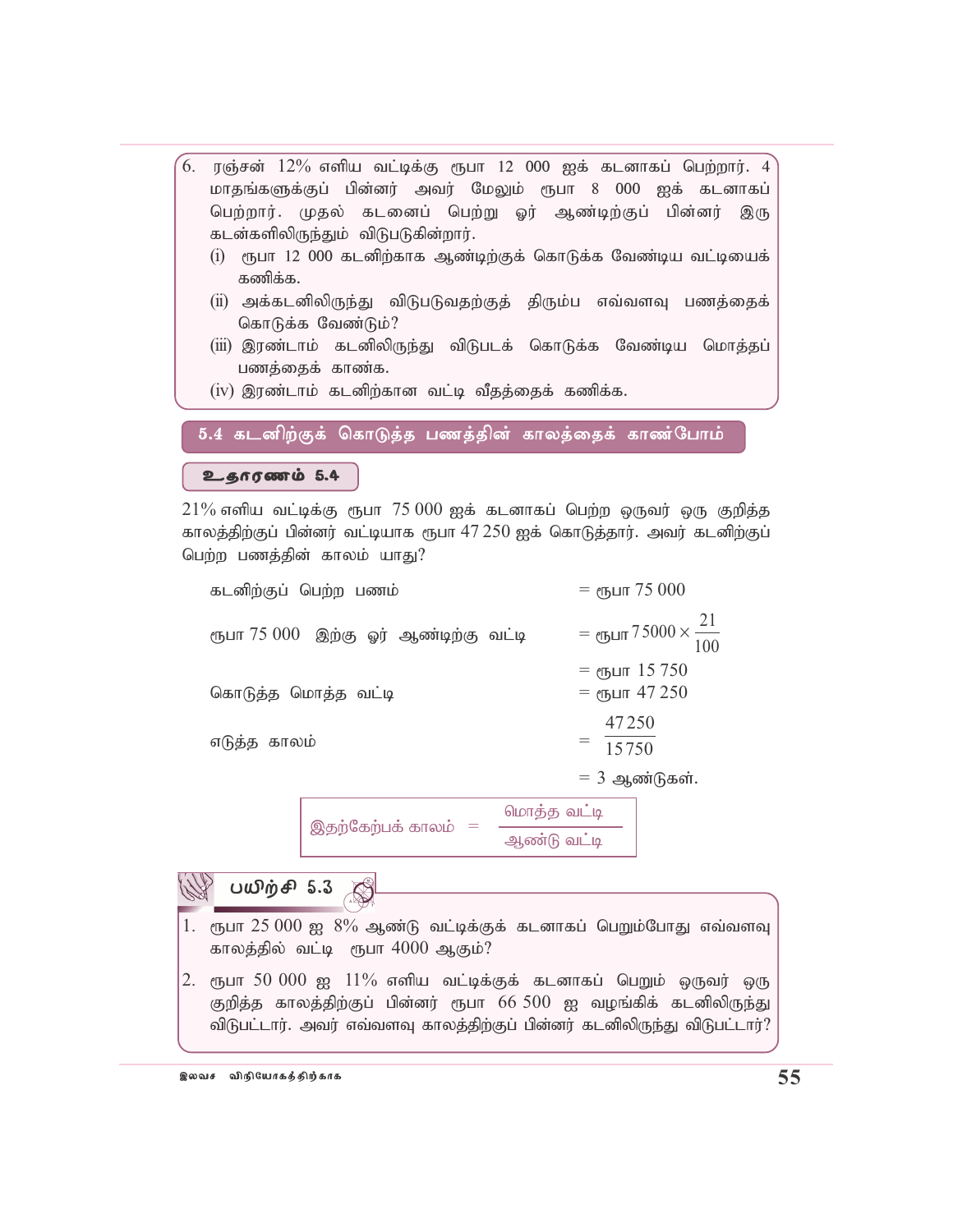- .<br>3. ஒருவர் ரூபா 60 000 ஐ  $7\frac{1}{2}$  $\frac{1}{2}$ % எளிய வட்டிக்குக் கடனாக வழங்குவதன் மூலம் வட்டியாக ரூபா 4500 ஐ அறவிடுகின்றார். இவ்வட்டி எவ்வளவு காலத்திற்காகும்?
- $4.$  ஒரு மாதத்திற்கு  $2\%$  எளிய வட்டிக்குப் பணத்தைக் கடனாக வழங்கும் ஒருவர் கடனாக வழங்கியுள்ள பணம் ரூபா 240 000 ஆகும். அவர் எத்தனை மாதங்கள் செல்லும்போது வட்டியாக ரூபா 38 400 ஐப் பெறுவார்?
- 5. தனியார் வங்கி ஒன்றிலிருந்து  $18\%$  எளிய வட்டிக்கு ரூபா $150\,000$  ஐக் கடனாகப் பெற்று அப்பணத்தை வட்டிக்கு வழங்கும் ஒருவர் அப்பணத்தை ஒரு மாதத்திற்கு  $3\%$  வீதம் வட்டிக்கு வழங்குகின்றார்.
	- (i) அவர் ஓர் ஆண்டிற்குத் தனியார் வங்கிக்குக் கொடுக்க வேண்டிய வட்டி யாகு?
	- $(i)$  ஒரு மாதத்தில் அவர் பணத்தை வட்டிக்கு வழங்கும்போது அவருக்குக் கிடைக்கும் வட்டி யாது?
	- (iii) வங்கிக்கு வழங்கும் வட்டியைப் பெறுவதற்கு அவருக்கு எடுக்கும் காலம் யாகு $?$
	- $(iv)$  3 மாதங்களில் வங்கிக்கு வழங்கும் வட்டியைப் பெறுவதற்கு அவர் கடனை வழங்க வேண்டிய வட்டி வீதத்தைக் காண்க.

5.5 முதலைக் காண்போம்

மாதந்தோறும் வமங்கத்தக்க தவணைத் தொகைக்கு இசைவாகக் கடனைப் பெறுவதற்கு நாம் முன்கூட்டியே தீர்மானிக்க வேண்டும். அத்தகைய சந்தர்ப்பங்களில் பல்வேறு தகவல்கள் தரப்படும்போது முதலைக் காணும் ஆற்றல் எம்மிடம் இருக்க வேண்டும்.

 $2.5<sub>6</sub>$ 

நிதிக் கம்பனி ஒன்று  $16\%$  எளிய வட்டிக்குக் கடனை வழங்குவதன் மூலம் ஓர் ஆண்டில் ரூபா 224 000 வட்டியைப் பெறுகின்றது. அக்கம்பனி கடனாக வழங்கியுள்ள பணத்தைக் காண்க.

வட்டி ரூபா 16 ஐப் பெறுவதற்கு ஓர் ஆண்டிற்குக் கடனாக வழங்க வேண்டிய பணம்  $\qquad$  = ரூபா  $100$ வட்டி ரூபா 224 000 ஆக இருப்பதற்குக் கடனாக வழங்க

$$
= \frac{100}{16} \times 224000
$$

= ரூபா  $1,400,000$